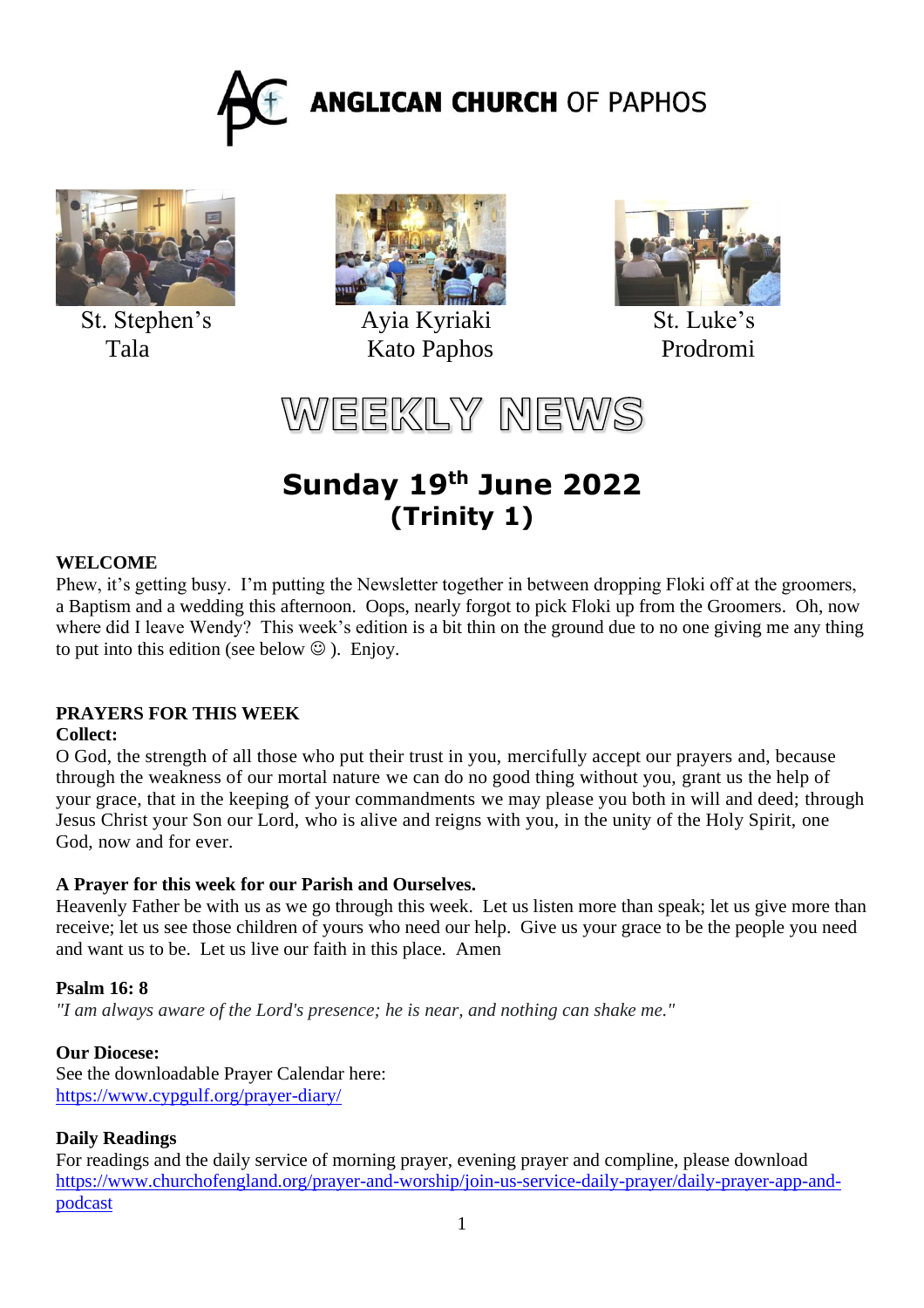# **GOD SLOT**

Do you believe in God? Do you believe there is life on other planets? Do you believe that sometime we will get a government that will actually get things right? Will Newcastle ever win the Premiership? Will Lewis Hamilton get his racing form back again? So many questions. I have another one for you. What do you think about life? Are you a glass half empty or half full type of person? I like to think I'm on the side of half full; but a friend recently told me that I had strayed into the half empty side because I had been moaning about not having enough time to do things. Now I thought that was positive because I wanted to do more things in the time I had, however, he seen it as a negative because I was moaning. I got him on my side by the end of our discussion, which I think was mainly due to the 4 or 5 glasses of wine he'd had during supper rather than my keen intellect and well thought out argument. Whether we are a positive or negative person has a huge bias on how we answer any of the questions above or indeed any question that is asked. I have another part of the equation to add, and that is because I'm a Christian that also adds some bias to how I answer a question. But I believe this gives me an answer to any question – and that is "God knows". All you have to do is change the tone in your voice and it will work. Think about it. Stop me sometime and try it.

God Bless Revd Ken

## **JOKE SPOT**:

*Little Johnny lived next door to the local Vicar and was puzzled by his personality change in the pulpit. At home the Vicar was shy, quiet and retiring, but in the church he was a real fire and brimstone orator, rousing the masses in the name of God. It was as if he was two different people. One day Little Johnny plucked up the courage and finally asked him about the dramatic transformation that came over him when he preached. "Ah," the Vicar said, "That's my altar ego."*

# **WORLD DAY OF PRAYER**

To mark the World Day of Prayer, a special service with the theme of *'I know the plans I have for you'* will be held on Friday 24<sup>th</sup> June at 2.00pm at St Stephen's, Tala. The service will include hymns, songs, readings, prayers and reflection. This is an annual occasion held throughout the world. The theme of the service is chosen by a different country each year, this year by the WDoP Prayer Committee from England, Wales and Northern Ireland. Everyone is welcome to attend, please encourage your friends to come along too. Refreshments will be available after the service.

# **EVENING SERVICE AT AYIA KYRIAKI**

Sunday 5<sup>th</sup> June saw the reinstatement of our 6.00pm service. It was wonderful to see this service supported by so many people. We had 30 attendees, which made for an uplifting and worthwhile experience. This service will continue on the first Sunday of each month and I sincerely hope that we get the same response on 3rd July

## **BLANK SPACE**

You could have put an article in here!  $\odot$ 

## **NOTICES**

#### **Bible Study**

Our next session will be on Monday 20<sup>th</sup> June at St Stephen's starting at **10.30am**. Still time to join us, just give me a call and I'll send you the homework.

#### **Blank Space**

You could have put a notice in here!  $\odot$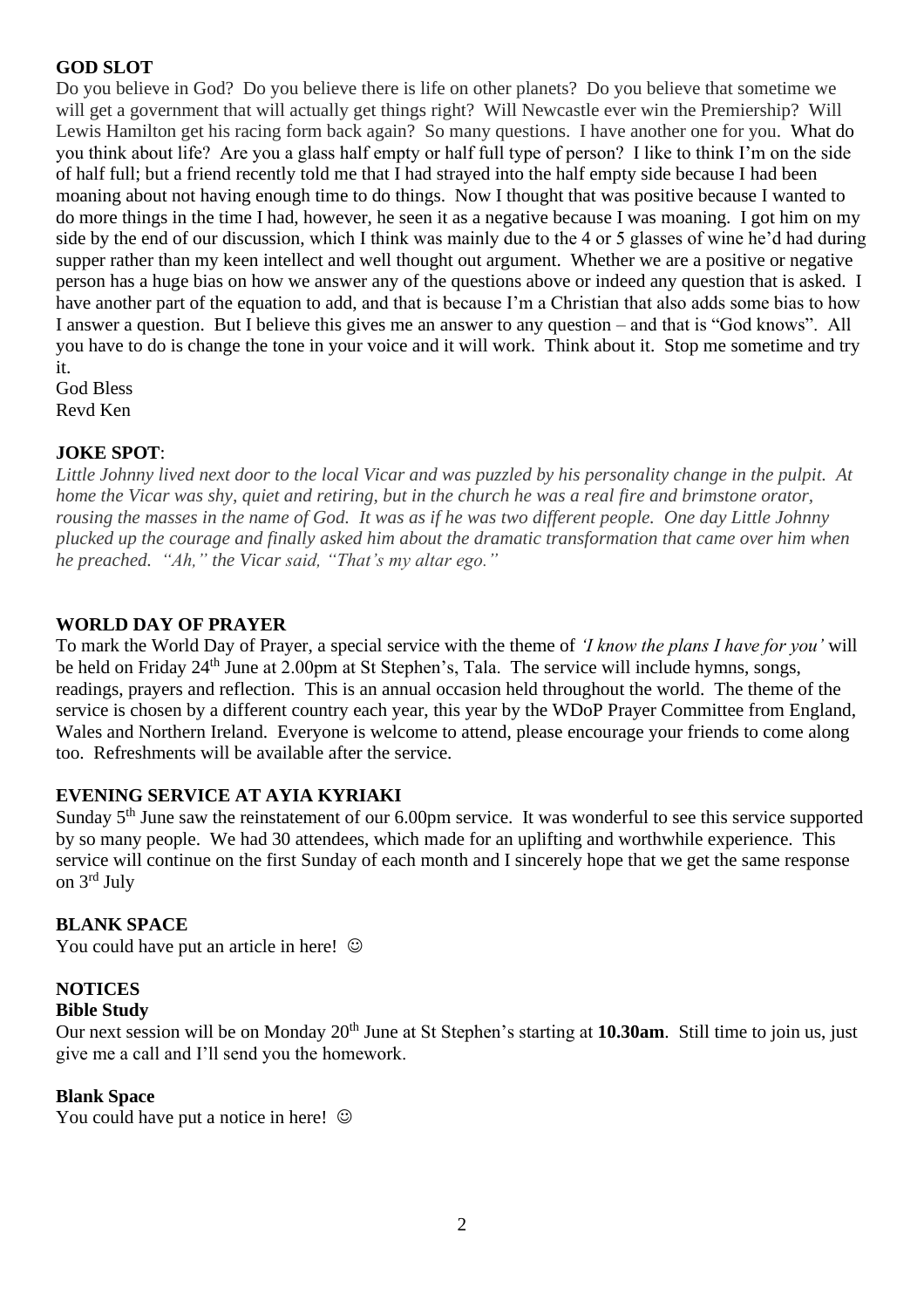#### **EVENTS**

| $24th$ June           | World Day of Prayer service at St Stephen's, Tala at 2.00pm |
|-----------------------|-------------------------------------------------------------|
| $23^{\text{rd}}$ July | Annual BBQ in Peyia Forest                                  |
| $8th$ September       | Boat Trip from Latchi                                       |
| $10th$ September      | Songs of Praise in the Park, Polis                          |
| October               | <b>Annual Sponsored Walk</b>                                |
| $16th$ December       | Christmas Carols in the Kings Mall                          |

#### **SERVICES**

#### **Sunday 19th June**

08.15am Sung Eucharist Ayia Kyriaki 11.00am Morning Worship St Luke's 11.00am Holy Communion St Stephen's **Readings:** 1 Kings: 19: 1-4, 8-15a; Psalm 43; Galatians 3: 23-29; Luke 8: 26-39

#### **Friday 24th June**

2.00pm World Day of Prayer service at St Stephen's

#### **Sunday 26th June**

08.15am Sung Eucharist Ayia Kyriaki 11.00am Holy Communion St Luke's 11.00am Morning Worship St Stephen's **Readings:** 2 Kings 2: 1-2, 6-14; Psalm 77: 11-20; Galatians 5: 1, 13-25; Luke 9: 51-62

Mid-week Eucharist every Wednesday at 9.00am at Ayia Kyriaki

#### **If . . . Then**

If suffering can be rewarded, and patience learned as a skill, Endurance held as an honour, and tolerance taken at will, If weariness still can hold triumph, though pain may be in control, If courage can still be the master directing the heart and the soul;

If faith can be held as the victor, if God is still holding the reigns, If the heart can rely on the Master, accepting all He ordains, If time, which passes so slowly when life seems in such disarray, When plans for the future lie dormant and life seems a trial day by day;

Then hope is the only solution, God's promise that all this will end; Perseverance in trials through strength that He will extend. For prayers do not go unanswered, our pleas do not go unheard; God in heaven is listening, and He will be true to His Word.

The challenges that you are facing, the hurt and the pain you endure, Are drawing you unto your Master, where all future plans are secure. God will always walk with you, the road is not yours alone; He is the great burden bearer, He loves you for you are His own. (Greta Zwaan)